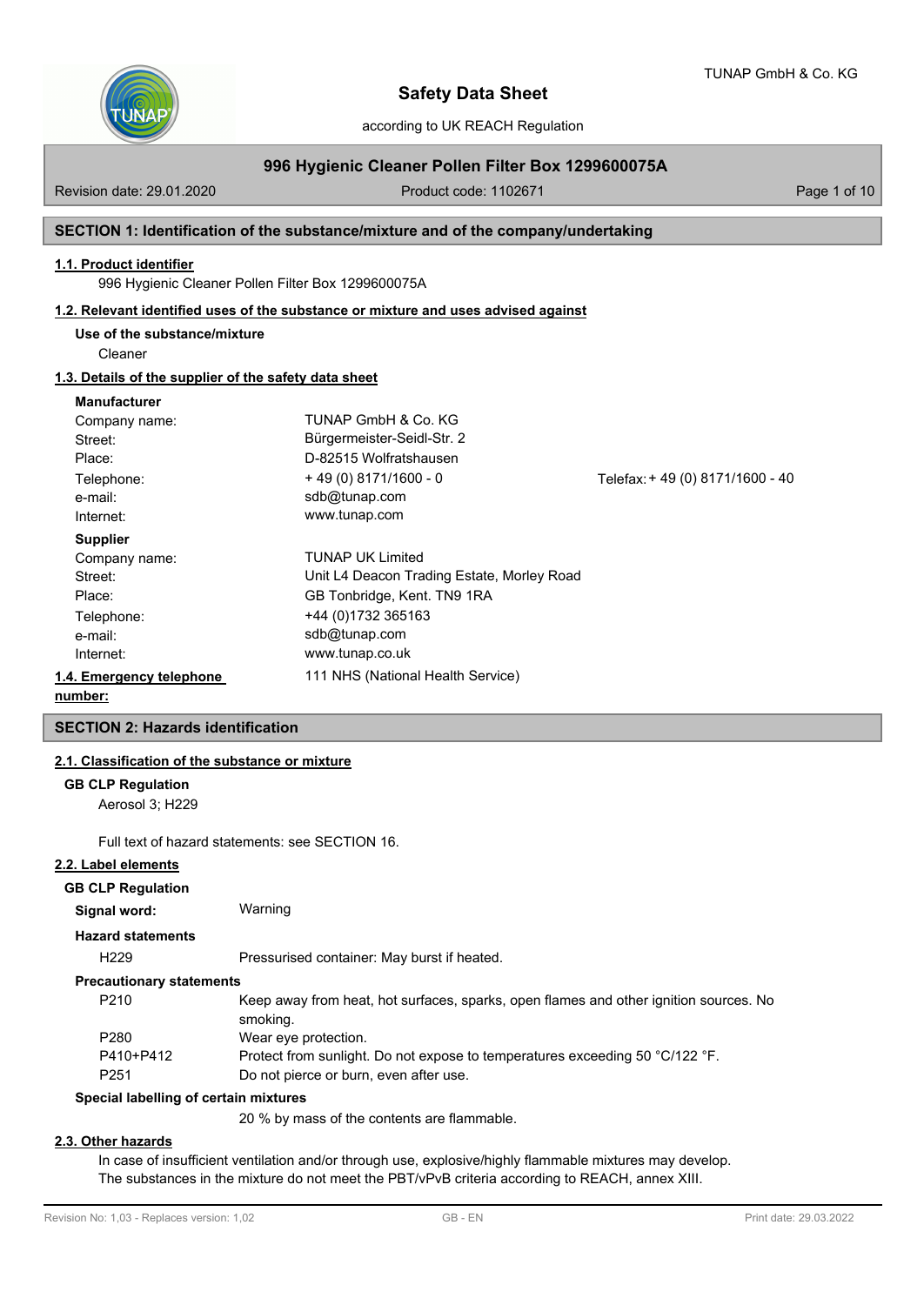

# **996 Hygienic Cleaner Pollen Filter Box 1299600075A**

Revision date: 29.01.2020 **Product code: 1102671** Page 2 of 10

# **SECTION 3: Composition/information on ingredients**

# **3.2. Mixtures**

#### **Hazardous components**

| <b>CAS No</b> | l Chemical name                                 |  |  |  |  |  |
|---------------|-------------------------------------------------|--|--|--|--|--|
|               | IEC No<br>IREACH No<br>IIndex No                |  |  |  |  |  |
|               | Classification (GB CLP Regulation)              |  |  |  |  |  |
| 64-17-5       | lethanol                                        |  |  |  |  |  |
|               | 1200-578-6<br>603-002-00-5<br>101-2119457610-43 |  |  |  |  |  |
|               | Flam. Liq. 2, Eye Irrit. 2; H225 H319           |  |  |  |  |  |

Full text of H and EUH statements: see section 16.

#### **Specific Conc. Limits, M-factors and ATE**

| <b>CAS No</b> | IEC No                                                                                                                                    | <b>IChemical name</b>                    | Quantity     |  |  |
|---------------|-------------------------------------------------------------------------------------------------------------------------------------------|------------------------------------------|--------------|--|--|
|               |                                                                                                                                           | Specific Conc. Limits, M-factors and ATE |              |  |  |
| 64-17-5       | 1200-578-6                                                                                                                                | <b>l</b> ethanol                         | $10 - 520$ % |  |  |
|               | inhalation: $LC50 = 95.6$ mg/l (vapours); dermal: $LD50 = 20000$ mg/kg; oral: $LD50 = 6200$<br>$Imq/kg$ Eye Irrit. 2; H319: $>= 50 - 100$ |                                          |              |  |  |

# **SECTION 4: First aid measures**

### **4.1. Description of first aid measures**

#### **General information**

First aider: Pay attention to self-protection! Remove persons to safety. Never give anything by mouth to an unconscious person or a person with cramps.

### **After inhalation**

Remove person to fresh air and keep comfortable for breathing. In all cases of doubt, or when symptoms persist, seek medical advice.

#### **After contact with skin**

Wash with plenty of water and soap. Take off immediately all contaminated clothing and wash it before reuse. In all cases of doubt, or when symptoms persist, seek medical advice.

#### **After contact with eyes**

Rinse cautiously with water for several minutes. Remove contact lenses, if present and easy to do. Continue rinsing. In case of troubles or persistent symptoms, consult an ophthalmologist.

#### **After ingestion**

Rinse mouth immediately and drink plenty of water.

# **4.2. Most important symptoms and effects, both acute and delayed**

Headache, nausea, dizziness, fatigue, skin irritation

### **4.3. Indication of any immediate medical attention and special treatment needed**

Treat symptomatically. Call a POISON CENTER. Symptoms can occur only after several hours.

### **SECTION 5: Firefighting measures**

### **5.1. Extinguishing media**

#### **Suitable extinguishing media**

Water fog. Foam. Carbon dioxide (CO2). Extinguishing powder.

### **Unsuitable extinguishing media**

High power water jet.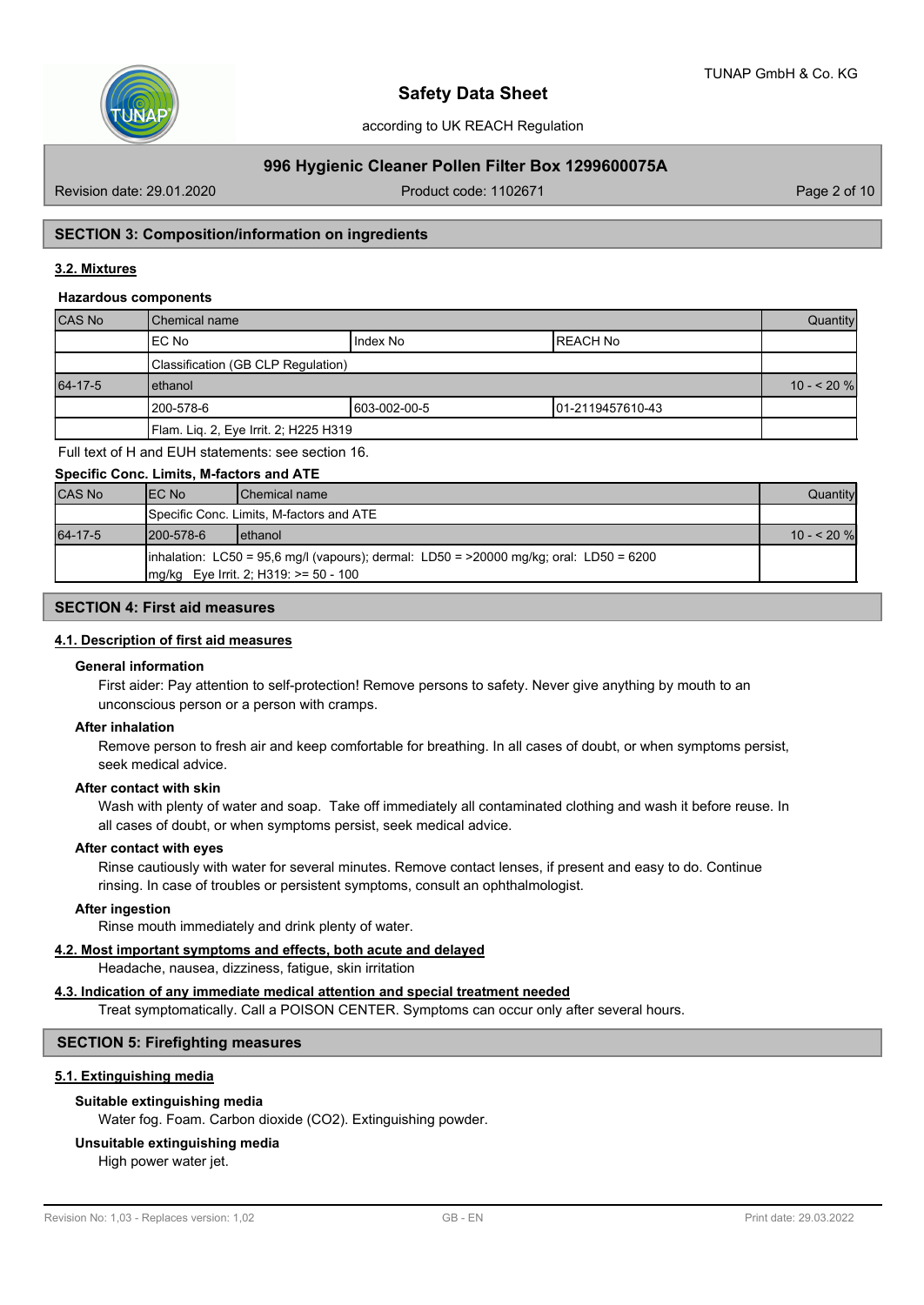

according to UK REACH Regulation

# **996 Hygienic Cleaner Pollen Filter Box 1299600075A**

Revision date: 29.01.2020 **Product code: 1102671** Page 3 of 10

## **5.2. Special hazards arising from the substance or mixture**

Incomplete combustion and thermolysis gases of different toxicity can occur. In the case of hydrocarbonaceous products such as CO, CO2, aldehydes and soot. These can be very dangerous if they are inhaled in high concentrations or in enclosed spaces.

# **5.3. Advice for firefighters**

In case of fire and/or explosion do not breathe fumes. Move undamaged containers from immediate hazard area if it can be done safely. In case of fire: Wear self-contained breathing apparatus.

# **Additional information**

Danger of bursting container.

#### **SECTION 6: Accidental release measures**

### **6.1. Personal precautions, protective equipment and emergency procedures**

#### **General advice**

Wear breathing apparatus if exposed to vapours/dusts/aerosols. Remove all sources of ignition. Keep away from heat, hot surfaces, sparks, open flames and other ignition sources. No smoking. Wear personal protection equipment.

#### **6.2. Environmental precautions**

Do not allow to enter into surface water or drains. Prevent spread over a wide area (e.g. by containment or oil barriers). Ensure all waste water is collected and treated via a waste water treatment plant.

## **6.3. Methods and material for containment and cleaning up**

### **Other information**

Absorb with liquid-binding material (sand, diatomaceous earth, acid- or universal binding agents). Clean contaminated articles and floor according to the environmental legislation.

### **6.4. Reference to other sections**

Safe handling: see section 7 Personal protection equipment: see section 8 Disposal: see section 13

#### **SECTION 7: Handling and storage**

# **7.1. Precautions for safe handling**

### **Advice on safe handling**

#### Observe instructions for use.

Dust must be exhausted directly at the point of origin. Vapours/aerosols must be exhausted directly at the point of origin. If local exhaust ventilation is not possible or not sufficient, the entire working area should be ventilated by technical means.

When using do not eat, drink, smoke, sniff.

Wear personal protection equipment (refer to section 8).

In case of insufficient ventilation and/or through use, explosive/highly flammable mixtures may develop.

# **Advice on protection against fire and explosion**

Heating causes rise in pressure with risk of bursting.

#### **Advice on general occupational hygiene**

Avoid exposure. Wear suitable protective clothing. Draw up and observe skin protection programme.

#### **7.2. Conditions for safe storage, including any incompatibilities**

#### **Requirements for storage rooms and vessels**

Keep container tightly closed. Observe legal regulations and provisions.

#### **Hints on joint storage**

Do not store together with: Oxidizing agents. Pyrophoric or self-heating substances. Food and feedingstuffs.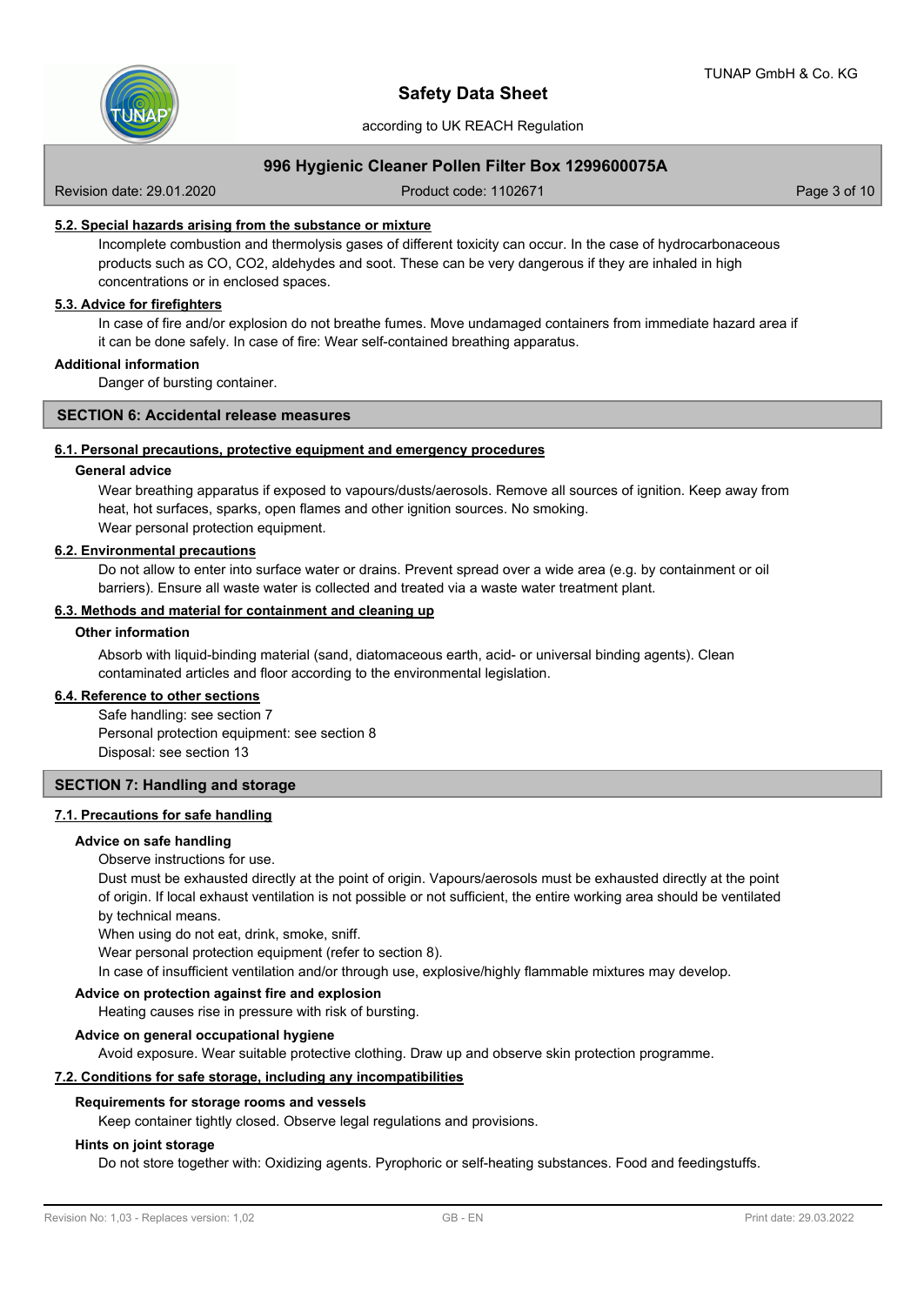

# **996 Hygienic Cleaner Pollen Filter Box 1299600075A**

Revision date: 29.01.2020 **Product code: 1102671** Page 4 of 10

### **Further information on storage conditions**

Protect from frost. Protect from direct sunlight. Store in a cool dry place. Observe legal regulations and provisions.

#### **7.3. Specific end use(s)**

No information available.

# **SECTION 8: Exposure controls/personal protection**

#### **8.1. Control parameters**

#### **Exposure limits (EH40)**

| <b>CAS No</b> | <b>I</b> Substance | ppm  | mg/m <sup>3</sup> | fibres/ml | Category  | Origin     |
|---------------|--------------------|------|-------------------|-----------|-----------|------------|
| 64-17-5       | <b>IEthanol</b>    | 1000 | 1920              |           | TWA (8 h) | <b>WEL</b> |

# **Additional advice on limit values**

a no restriction b End of exposure or end of shift c at long-term exposure: d before next shift

blood (B)

Urine (U)

#### **8.2. Exposure controls**

# **Appropriate engineering controls**

If handled uncovered, arrangements with local exhaust ventilation have to be used.

#### **Individual protection measures, such as personal protective equipment**

#### **Eye/face protection**

Suitable eye protection: Tightly sealed safety glasses. EN 166

#### **Hand protection**

Protect skin by using skin protective cream. When handling with chemical substances, protective gloves must be worn with the CE-label including the four control digits. The quality of the protective gloves resistant to chemicals must be chosen as a function of the specific working place concentration and quantity of hazardous substances. Suitable material: NBR (Nitrile rubber) Breakthrough time: 480min Thickness of the glove material 0,45 mm

EN ISO 374

### **Skin protection**

Wear suitable protective clothing. Take off immediately all contaminated clothing and wash it before reuse.

#### **Respiratory protection**

Wear breathing apparatus if exposed to vapours/dusts/aerosols.

When exceeding the relevant workplace exposure limits, note the following:

Suitable respiratory protective equipment: Combination filter device (DIN EN 141)..

Filtering device with filter or ventilator filtering device of type: A

Observe the wear time limits as specified by the manufacturer.

Observe legal regulations and provisions.

#### **Environmental exposure controls**

Observe legal regulations and provisions.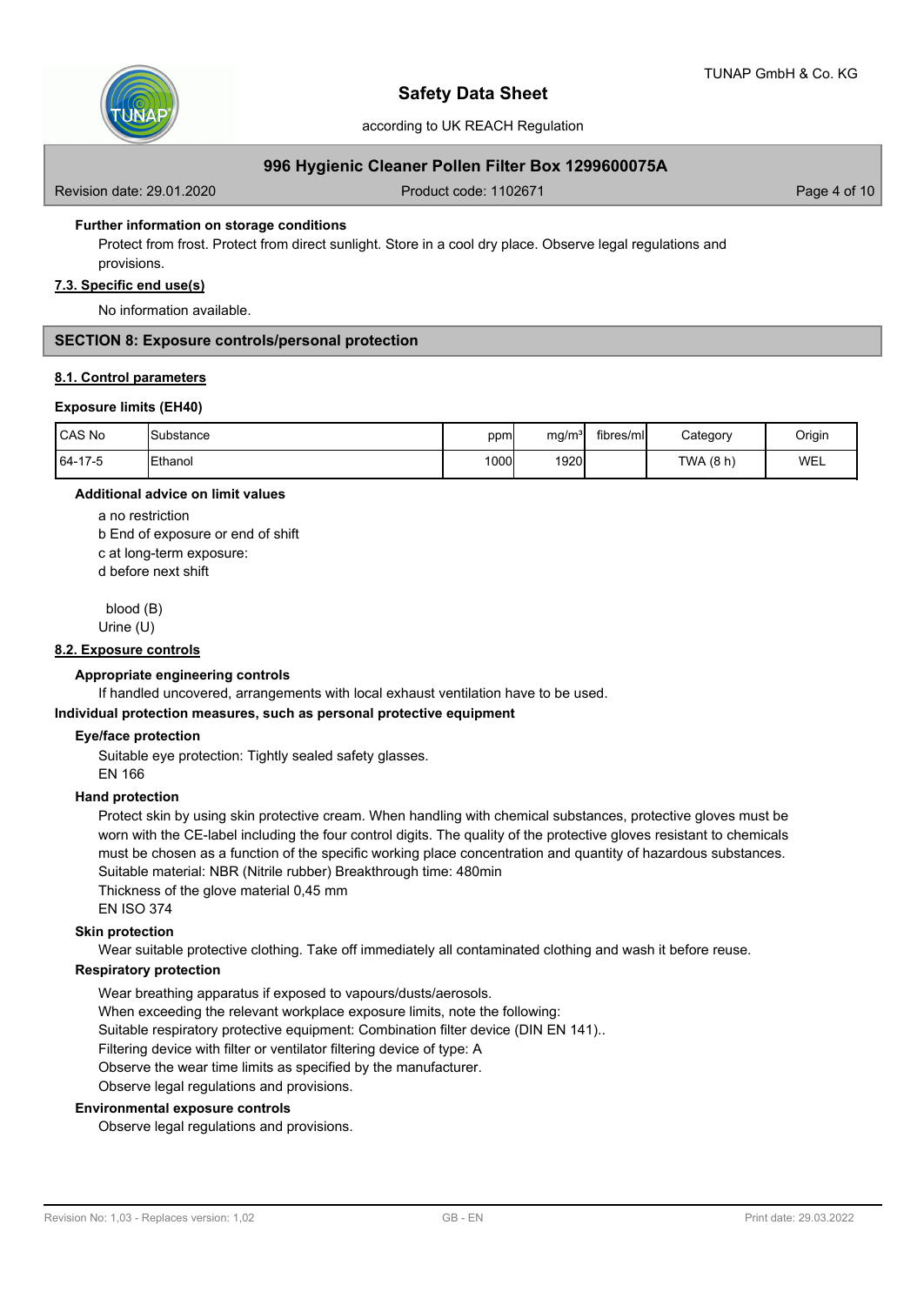**Test method**



# **Safety Data Sheet**

according to UK REACH Regulation

# **996 Hygienic Cleaner Pollen Filter Box 1299600075A**

Revision date: 29.01.2020 **Product code: 1102671** Page 5 of 10

# **SECTION 9: Physical and chemical properties**

# **9.1. Information on basic physical and chemical properties**

| Physical state: | Aerosol          |
|-----------------|------------------|
| Colour:         | colorless, clear |
| Odour:          | characteristic   |

| Changes in the physical state                                                      |                                  |               |
|------------------------------------------------------------------------------------|----------------------------------|---------------|
| Melting point/freezing point:                                                      | not determined                   |               |
| Boiling point or initial boiling point and                                         | 78 °C                            |               |
| boiling range:                                                                     |                                  |               |
| Sublimation point:                                                                 | not applicable                   |               |
| Softening point:                                                                   | not applicable                   |               |
| Pour point:                                                                        | not determined                   |               |
| Flash point:                                                                       | 35 °C                            |               |
| <b>Flammability</b>                                                                |                                  |               |
| Gas:                                                                               | not applicable                   |               |
| Lower explosion limits:                                                            | 3,5 vol. %                       |               |
| Upper explosion limits:                                                            | 15 vol. %                        |               |
| Auto-ignition temperature:                                                         | 400 °C                           |               |
| <b>Self-ignition temperature</b>                                                   |                                  |               |
| Solid:                                                                             | not applicable                   |               |
| Gas:                                                                               | not applicable                   |               |
| Decomposition temperature:                                                         | not determined                   |               |
| pH-Value (at 20 °C):                                                               |                                  | 8.5 DIN 19268 |
| Water solubility:                                                                  | easily soluble                   |               |
| Solubility in other solvents                                                       |                                  |               |
| not determined                                                                     |                                  |               |
| Partition coefficient n-octanol/water:                                             | not determined                   |               |
| Vapour pressure:                                                                   | not determined                   |               |
| Density:                                                                           | 0,97 g/cm <sup>3</sup> DIN 51757 |               |
| Relative vapour density:                                                           | not determined                   |               |
| 9.2. Other information                                                             |                                  |               |
| Information with regard to physical hazard classes                                 |                                  |               |
| Sustaining combustion:                                                             | No data available                |               |
| Oxidizing properties                                                               |                                  |               |
| Not oxidising.                                                                     |                                  |               |
| Other safety characteristics                                                       |                                  |               |
| Solid content:                                                                     | not determined                   |               |
| Evaporation rate:                                                                  | not determined                   |               |
| <b>Further Information</b>                                                         |                                  |               |
| Data apply to technical substance: Relative density, Colour, Odour, Viscosity, pH. |                                  |               |

# **SECTION 10: Stability and reactivity**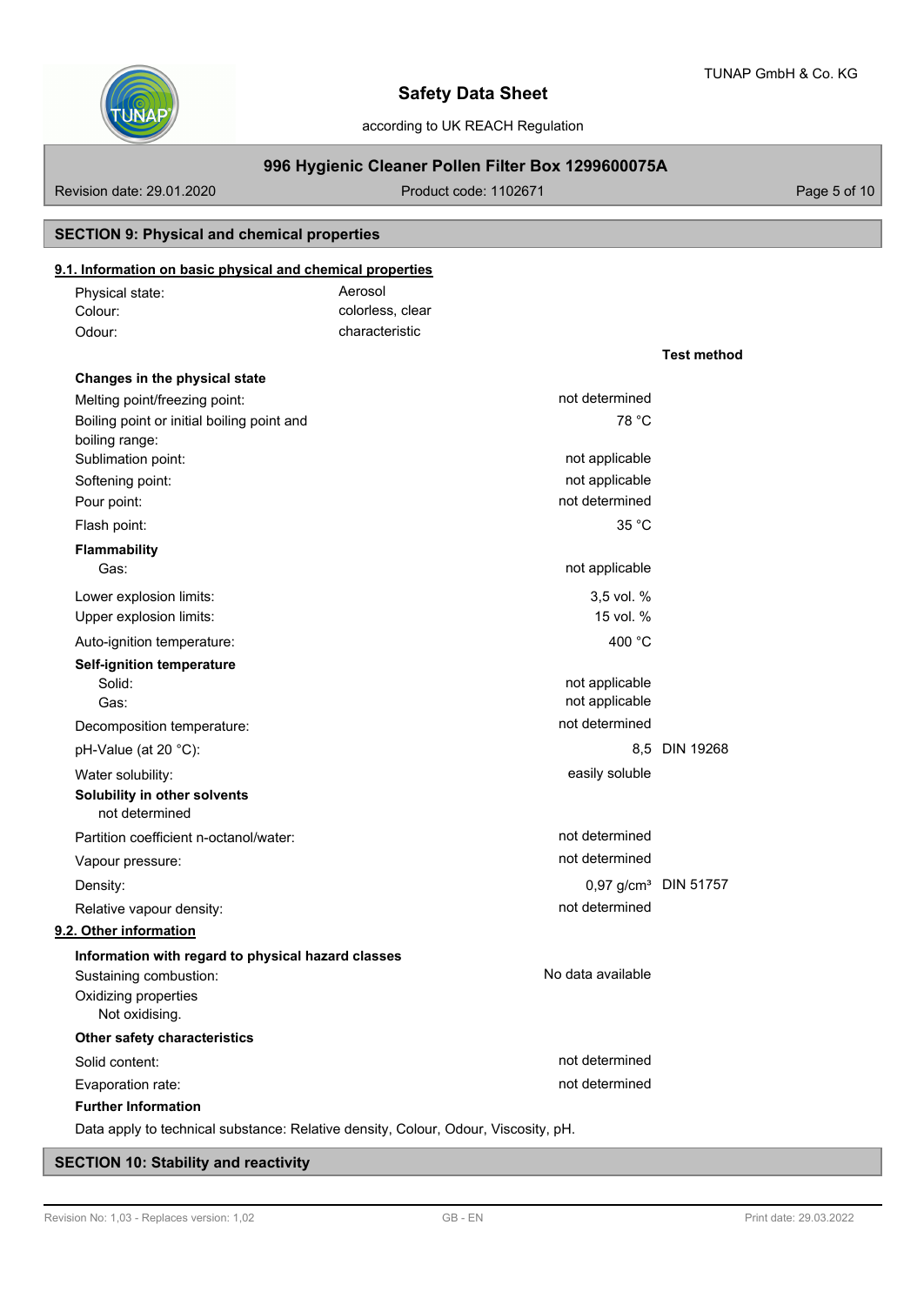

# **996 Hygienic Cleaner Pollen Filter Box 1299600075A**

Revision date: 29.01.2020 **Product code: 1102671** Page 6 of 10

# **10.1. Reactivity**

No information available.

# **10.2. Chemical stability**

The product is stable under normal conditions.

### **10.3. Possibility of hazardous reactions**

Do not expose to temperatures above 50 °C. Heating causes rise in pressure with risk of bursting.

#### **10.4. Conditions to avoid**

Keep away from sources of heat (e.g. hot surfaces), sparks and open flames. Vapours can form explosive mixtures with air.

### **10.5. Incompatible materials**

Oxidizing agents. Pyrophoric or self-heating substances.

### **10.6. Hazardous decomposition products**

Incomplete combustion and thermolysis gases of different toxicity can occur. In the case of hydrocarbonaceous products such as CO, CO2, aldehydes and soot. These can be very dangerous if they are inhaled in high concentrations or in enclosed spaces.

#### **Further information**

Do not mix with other chemicals.

# **SECTION 11: Toxicological information**

### **11.1. Information on hazard classes as defined in GB CLP Regulation**

#### **Toxicocinetics, metabolism and distribution**

There are no data available on the mixture itself.

#### **Acute toxicity**

Based on available data, the classification criteria are not met.

| CAS No  | <b>Chemical name</b>    |                            |           |             |               |        |  |  |
|---------|-------------------------|----------------------------|-----------|-------------|---------------|--------|--|--|
|         | Exposure route          | <b>IDose</b>               |           | Species     | Source        | Method |  |  |
| 64-17-5 | ethanol                 |                            |           |             |               |        |  |  |
|         | oral                    | ILD <sub>50</sub><br>mg/kg | 6200      | Rat         | <b>IUCLID</b> |        |  |  |
|         | dermal                  | ILD50<br>mg/kg             | >20000    | Rat         |               |        |  |  |
|         | inhalation (4 h) vapour | LC50                       | 95,6 mg/l | <b>IRat</b> | <b>RTECS</b>  |        |  |  |

# **Irritation and corrosivity**

Based on available data, the classification criteria are not met.

# **Sensitising effects**

Based on available data, the classification criteria are not met.

# **Carcinogenic/mutagenic/toxic effects for reproduction**

Based on available data, the classification criteria are not met.

- No indications of human carcinogenicity exist.
- No indications of human germ cell mutagenicity exist.

No indications of human reproductive toxicity exist.

# **STOT-single exposure**

Based on available data, the classification criteria are not met.

# **STOT-repeated exposure**

Based on available data, the classification criteria are not met.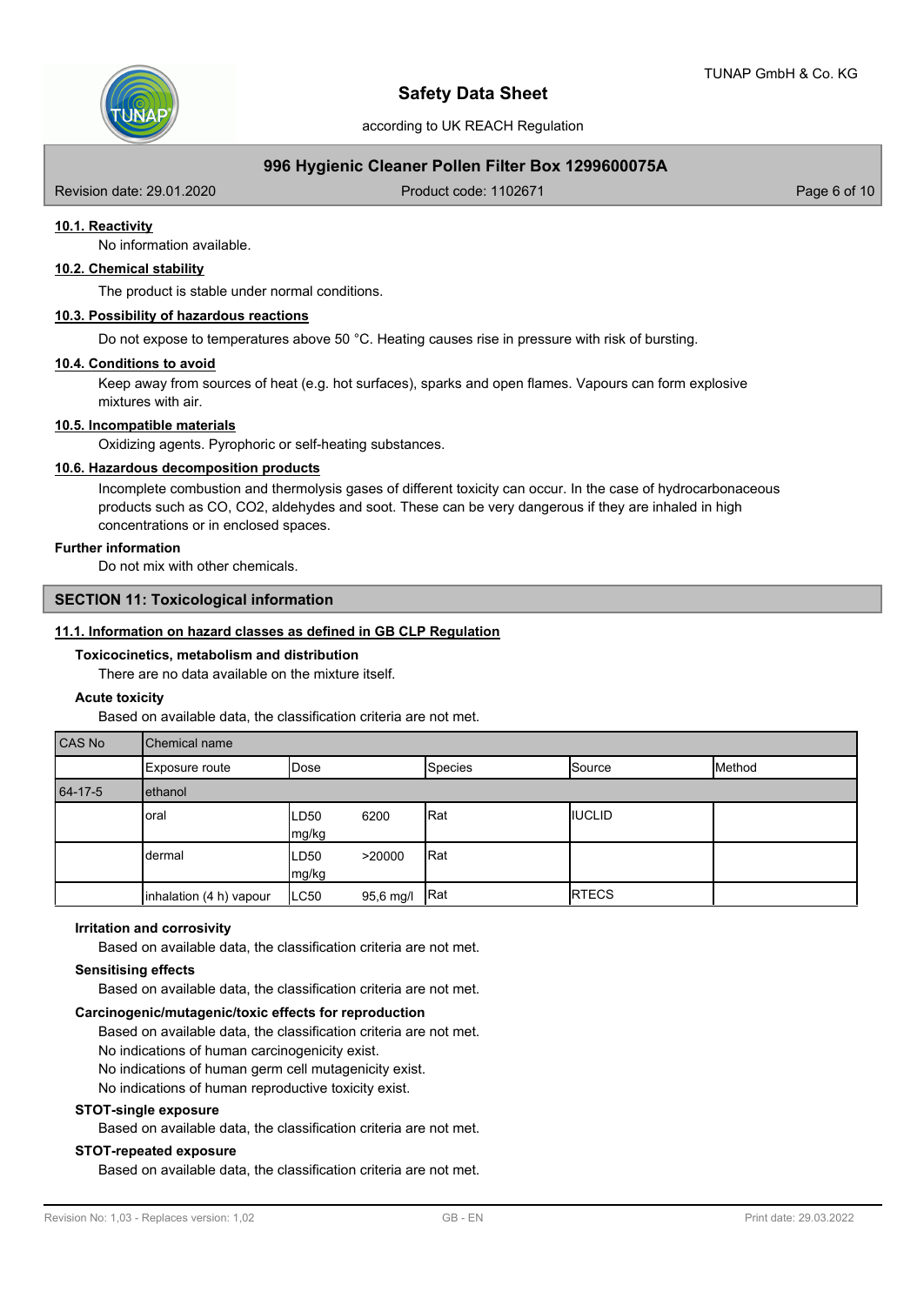

# **996 Hygienic Cleaner Pollen Filter Box 1299600075A**

Revision date: 29.01.2020 **Product code: 1102671** Page 7 of 10

### **Aspiration hazard**

Based on available data, the classification criteria are not met.

## **Specific effects in experiment on an animal**

No information available.

### **Additional information on tests**

The mixture is classified as hazardous according to regulation (EC) No 1272/2008 [CLP].

### **SECTION 12: Ecological information**

### **12.1. Toxicity**

The product is not: Ecotoxic.

| CAS No  | Chemical name            |                    |          |                                                          |                 |        |
|---------|--------------------------|--------------------|----------|----------------------------------------------------------|-----------------|--------|
|         | Aquatic toxicity         | Dose               |          | $\lfloor h \rfloor$ $\lfloor d \rfloor$ Species          | <b>I</b> Source | Method |
| 64-17-5 | ethanol                  |                    |          |                                                          |                 |        |
|         | Acute fish toxicity      | LC50<br>mg/l       | 14200    | 96 h <b> </b> Pimephales<br>promelas (fathead<br>(minnow |                 |        |
|         | Acute crustacea toxicity | EC50<br>14221 mg/l | $9268 -$ | 48 h Daphnia magna                                       | IIUCLID         |        |

## **12.2. Persistence and degradability**

The product has not been tested.

# **12.3. Bioaccumulative potential**

The product has not been tested.

### **Partition coefficient n-octanol/water**

| CAS No            | Chemical,<br>l name | Pow<br>Log                  |
|-------------------|---------------------|-----------------------------|
| $64 - 17$<br>17-O | <b>l</b> ethanol    | $\sim$ $\sim$<br>--<br>'∪.ບ |

#### **12.4. Mobility in soil**

The product has not been tested.

### **12.5. Results of PBT and vPvB assessment**

The substances in the mixture do not meet the PBT/vPvB criteria according to UK REACH. The product has not been tested.

#### **12.6. Endocrine disrupting properties**

This product does not contain a substance that has endocrine disrupting properties with respect to non-target organisms as no components meets the criteria.

#### **12.7. Other adverse effects**

No information available.

# **Further information**

Avoid release to the environment.

# **SECTION 13: Disposal considerations**

### **13.1. Waste treatment methods**

#### **Disposal recommendations**

Do not allow to enter into surface water or drains. Dispose of waste according to applicable legislation.

### **List of Wastes Code - residues/unused products**

160504 WASTES NOT OTHERWISE SPECIFIED IN THE LIST; gases in pressure containers and discarded chemicals; gases in pressure containers (including halons) containing hazardous substances; hazardous waste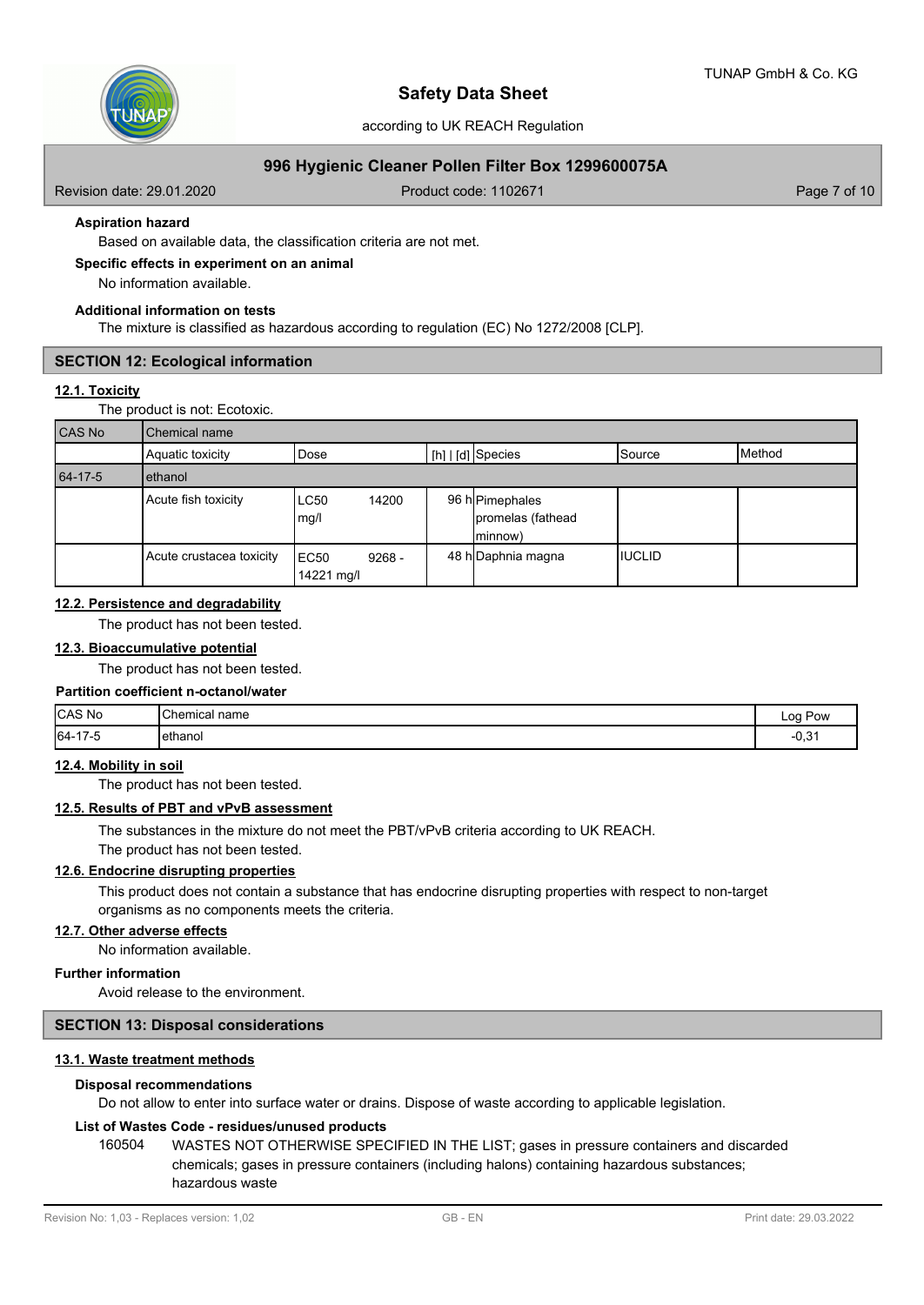

according to UK REACH Regulation

# **996 Hygienic Cleaner Pollen Filter Box 1299600075A**

Revision date: 29.01.2020 **Product code: 1102671** Page 8 of 10

# **List of Wastes Code - used product**

WASTES NOT OTHERWISE SPECIFIED IN THE LIST; gases in pressure containers and discarded chemicals; gases in pressure containers (including halons) containing hazardous substances; hazardous waste 160504

# **List of Wastes Code - contaminated packaging**

WASTE PACKAGING; ABSORBENTS, WIPING CLOTHS, FILTER MATERIALS AND PROTECTIVE CLOTHING NOT OTHERWISE SPECIFIED; packaging (including separately collected municipal packaging waste); metallic packaging 150104

# **Contaminated packaging**

Completely emptied packages can be recycled.

# **SECTION 14: Transport information**

| Land transport (ADR/RID)          |                                  |
|-----------------------------------|----------------------------------|
| 14.1. UN number or ID number:     | UN 1950                          |
| 14.2. UN proper shipping name:    | <b>AEROSOLS</b>                  |
| 14.3. Transport hazard class(es): | 2                                |
| 14.4. Packing group:              |                                  |
| Hazard label:                     | 2.2                              |
| Classification code:              | 5A                               |
| <b>Special Provisions:</b>        | 190 327 344 625                  |
| Limited quantity:                 | 1 L                              |
| Excepted quantity:                | E <sub>0</sub>                   |
| Transport category:               | 3                                |
| Tunnel restriction code:          | F                                |
| Inland waterways transport (ADN)  |                                  |
| 14.1. UN number or ID number:     | <b>UN 1950</b>                   |
| 14.2. UN proper shipping name:    | <b>AEROSOLS</b>                  |
| 14.3. Transport hazard class(es): | 2                                |
| 14.4. Packing group:              |                                  |
| Hazard label:                     | 2.2                              |
| Classification code:              | 5A                               |
| <b>Special Provisions:</b>        | 190 327 344 625                  |
| Limited quantity:                 | 1 L                              |
| Excepted quantity:                | E <sub>0</sub>                   |
| <b>Marine transport (IMDG)</b>    |                                  |
| 14.1. UN number or ID number:     | UN 1950                          |
| 14.2. UN proper shipping name:    | AEROSOLS                         |
| 14.3. Transport hazard class(es): | 2.2                              |
| 14.4. Packing group:              |                                  |
| Hazard label:                     | 2.2                              |
| Marine pollutant:                 | no                               |
| <b>Special Provisions:</b>        | 63, 190, 277, 327, 344, 381, 959 |
| Limited quantity:                 | 1000 mL                          |
| Excepted quantity:                | E0                               |
| EmS:                              | F-D, S-U                         |
| Air transport (ICAO-TI/IATA-DGR)  |                                  |
| 14.1. UN number or ID number:     | <b>UN 1950</b>                   |
| 14.2. UN proper shipping name:    | AEROSOLS, non-flammable          |
| 14.3. Transport hazard class(es): | 2.2                              |
| 14.4. Packing group:              | $\overline{a}$                   |
|                                   |                                  |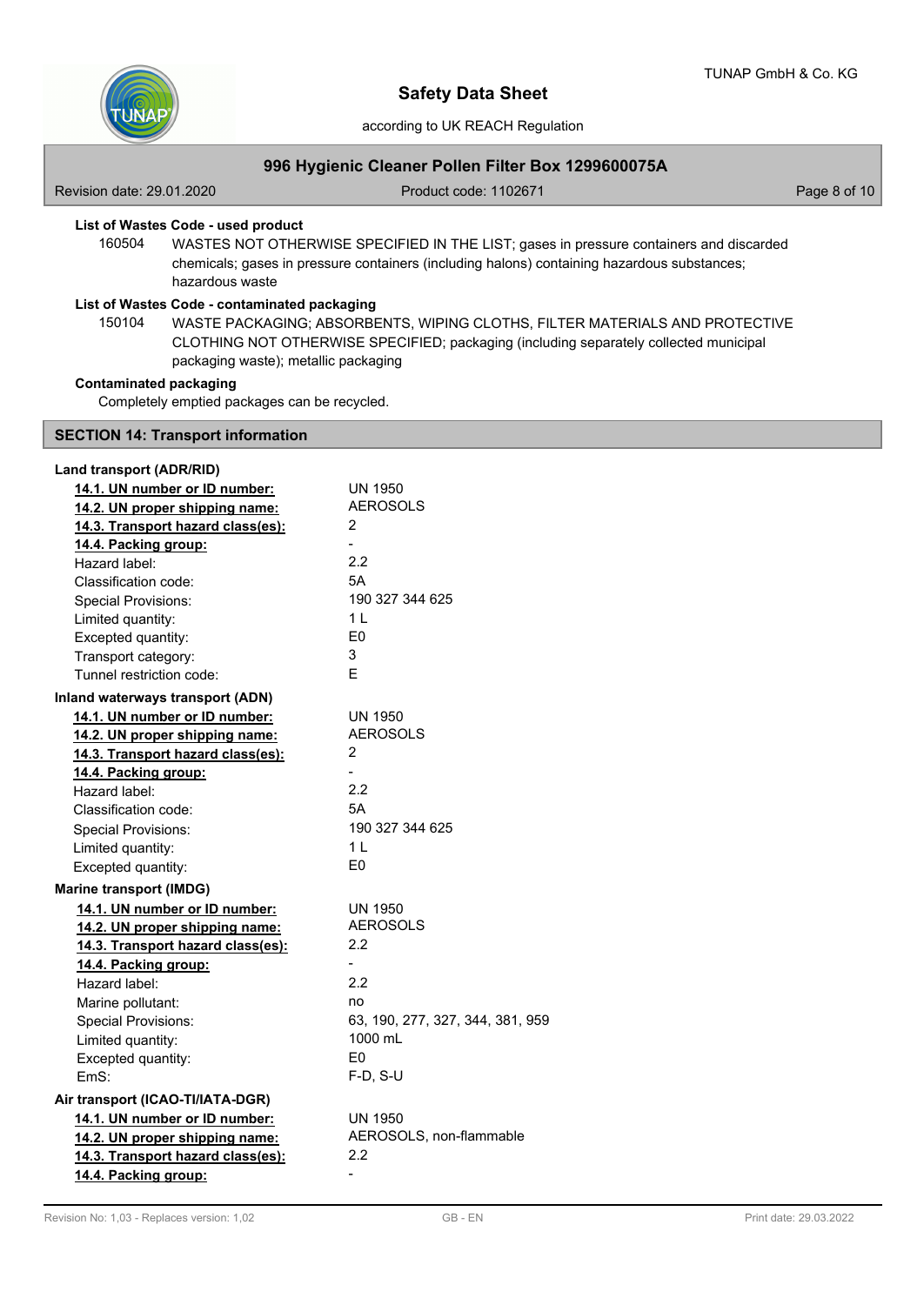

|                                                                                                                                                                                                                                                                     | according to UK REACH Regulation                                                                            |              |
|---------------------------------------------------------------------------------------------------------------------------------------------------------------------------------------------------------------------------------------------------------------------|-------------------------------------------------------------------------------------------------------------|--------------|
| 996 Hygienic Cleaner Pollen Filter Box 1299600075A                                                                                                                                                                                                                  |                                                                                                             |              |
| Revision date: 29.01.2020                                                                                                                                                                                                                                           | Product code: 1102671                                                                                       | Page 9 of 10 |
| Hazard label:<br><b>Special Provisions:</b><br>Limited quantity Passenger:<br>Passenger LQ:<br>Excepted quantity:<br>IATA-packing instructions - Passenger:<br>IATA-max. quantity - Passenger:<br>IATA-packing instructions - Cargo:<br>IATA-max. quantity - Cargo: | 2.2<br>A98 A145 A167 A802<br>30 kg G<br>Y203<br>F <sub>0</sub><br>203<br>75 kg<br>203<br>150 kg             |              |
| 14.5. Environmental hazards                                                                                                                                                                                                                                         |                                                                                                             |              |
| ENVIRONMENTALLY HAZARDOUS:<br>14.6. Special precautions for user<br>No information available.<br>14.7. Maritime transport in bulk according to IMO instruments<br>not applicable                                                                                    | No                                                                                                          |              |
| <b>SECTION 15: Regulatory information</b>                                                                                                                                                                                                                           |                                                                                                             |              |
| 15.1. Safety, health and environmental regulations/legislation specific for the substance or mixture                                                                                                                                                                |                                                                                                             |              |
| EU regulatory information<br>Restrictions on use (REACH, annex XVII):<br>Entry 3, Entry 40, Entry 75                                                                                                                                                                |                                                                                                             |              |
| 2010/75/EU (VOC):                                                                                                                                                                                                                                                   | No information available.                                                                                   |              |
| 2004/42/EC (VOC):                                                                                                                                                                                                                                                   | No information available.                                                                                   |              |
| <b>Additional information</b><br>Safety Data Sheet according to Regulation (EC) No. 1907/2006 (REACH)<br>Aerosol Directive (75/324/)<br>National regulatory information                                                                                             | 1 - slightly hazardous to water                                                                             |              |
| Water hazard class (D):                                                                                                                                                                                                                                             |                                                                                                             |              |
| <b>SECTION 16: Other information</b>                                                                                                                                                                                                                                |                                                                                                             |              |
| <b>Changes</b><br><b>Abbreviations and acronyms</b>                                                                                                                                                                                                                 | This data sheet contains changes from the previous version in section(s): 1,2,3,4,5,6,7,8,9,10,11,13,14,15. |              |

ADR: Accord européen sur le transport des marchandises dangereuses par Route (European Agreement concerning the International Carriage of Dangerous Goods by Road) IMDG: International Maritime Code for Dangerous Goods IATA: International Air Transport Association GHS: Globally Harmonized System of Classification and Labelling of Chemicals EINECS: European Inventory of Existing Commercial Chemical Substances ELINCS: European List of Notified Chemical Substances CAS: Chemical Abstracts Service LC50: Lethal concentration, 50%

LD50: Lethal dose, 50%

# **Relevant H and EUH statements (number and full text)**

| H <sub>225</sub> | Highly flammable liquid and vapour.         |
|------------------|---------------------------------------------|
| H <sub>229</sub> | Pressurised container: May burst if heated. |
| H319             | Causes serious eye irritation.              |